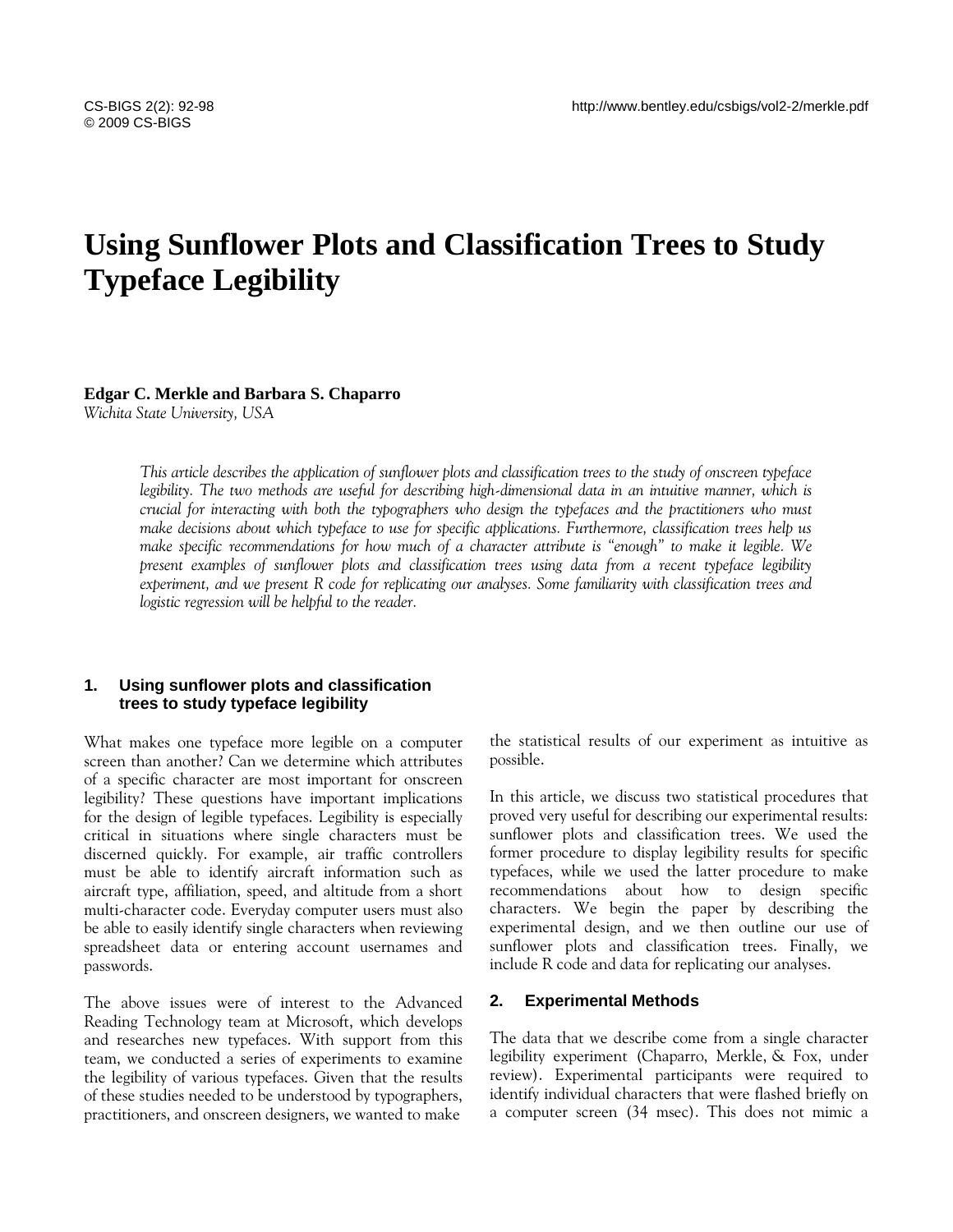reading scenario, where the context of characters (e.g., surrounding characters) plays an important role, but it is still informative of relative legibility across typefaces and across characters. Ten participants were tested on 47 characters across 20 typefaces; each character×typeface combination was presented three times. The presentation order of typefaces and characters within each typeface was randomized. The test characters, all of which were presented in 10-point font size, were twenty-six lowercase letters, numerals 0–9, and eleven common symbols ( $\div$  = + ? %  $\pm$  \$ # @ & !). This was generally a long experiment for the participants, and testing was broken up over three days.

In addition to recording participants' responses on each trial, researchers measured many attributes of each presented character. These attributes included measures such as the height of a character, the width of a character, and whether or not the character has a serif (serifs are small strokes at the ends of the lines that make up a character). The goals of the study were: (1) to identify the attributes that are most related to the correct identification of individual characters; and (2) to determine the legibility of different typefaces.

While we initially considered some interesting, complex statistical models for the data (e.g., hierarchical logistic regression models), the results of these models could be difficult to describe to an audience with less statistical knowledge. Furthermore, these models yield little information about recommendations for each attribute. For example, logistic regression may tell us that the height of an "s" is related to the correct identification of an "s," but it would not tell us what height is "tall enough." There were also some technical problems with the use of regression. For example, there were many predictor variables (up to 11, depending on the character), and these predictor variables were often related to one another. Thus, it was difficult to find subsets of attributes that were most important for identifying a specific character. The statistical tools that we describe below proved to be more compatible with our audience and with the goals of the study.

# **3. Sunflower Plots**

# **3.1 Introduction**

Sunflower plots were originally introduced by Chambers et al. (1983) and Cleveland and McGill (1984) as an alternative to regular scatter plots (while the Chambers et al. book has an earlier publication date, the authors of that book cite Cleveland and McGill as the creators of the sunflower plot).

In sunflower plots, each continuous variable (say, *x* and *y*) is grouped into small bins (say,  $x(1),x(2),...,x(m)$  and  $y(1),y(2),...y(n)$ . The number of observations that fall in each  $x(i) \times y(j)$ -bin combination are calculated, and sunflowers are created for each combination containing greater than one observation. For every observation within a bin, a petal is added to the corresponding sunflower (if there is only one observation, a point is displayed instead of a sunflower).

Sunflower plots are intended to alleviate the problem of overlap among points in regular scatter plots. Overlap between points often occurs for large datasets or for small datasets with low variability, making it difficult to determine the relative frequencies of observations in different parts of the plot (there could be many observations at a single point, but only one point is actually displayed). In contrast, there is no overlap in sunflower plots: if many observations are clustered together, the sunflower for the corresponding bin simply has more petals than other sunflowers. This yields a display that allows the observer to quickly discern the location of the majority of observations within a dataset. For the typeface legibility study, we extended the sunflower plots to display categorical variables.

# **3.2 Application to Typeface Data**

Sunflower plots were used to intuitively display the results for each individual typeface. Two such plots are displayed in Figures 1 and 2. Figure 1 displays results for the Verdana typeface, while Figure 2 displays results for the Garamond typeface. On each plot, the x-axis contains the presented characters and the y-axis contains the characters reported by the participants (i.e., the "predicted" characters). For each font, there were 10 subjects $\times$ 47 characters $\times$ 3 trials per character=1410 observations. Participants correctly identified Verdana characters 97% of the time, while they correctly identified Garamond characters 93% of the time. The diagonals have been removed from the plots so that only error responses are displayed. People are generally good at identifying characters, so the proportion of correct responses is always relatively high. Thus, the diagonal is very distracting because it contains sunflowers with many petals.

The grids within each plot signify different types of confusions: "SS" represents trials where a symbol was confused with a different symbol. "NS" represents trials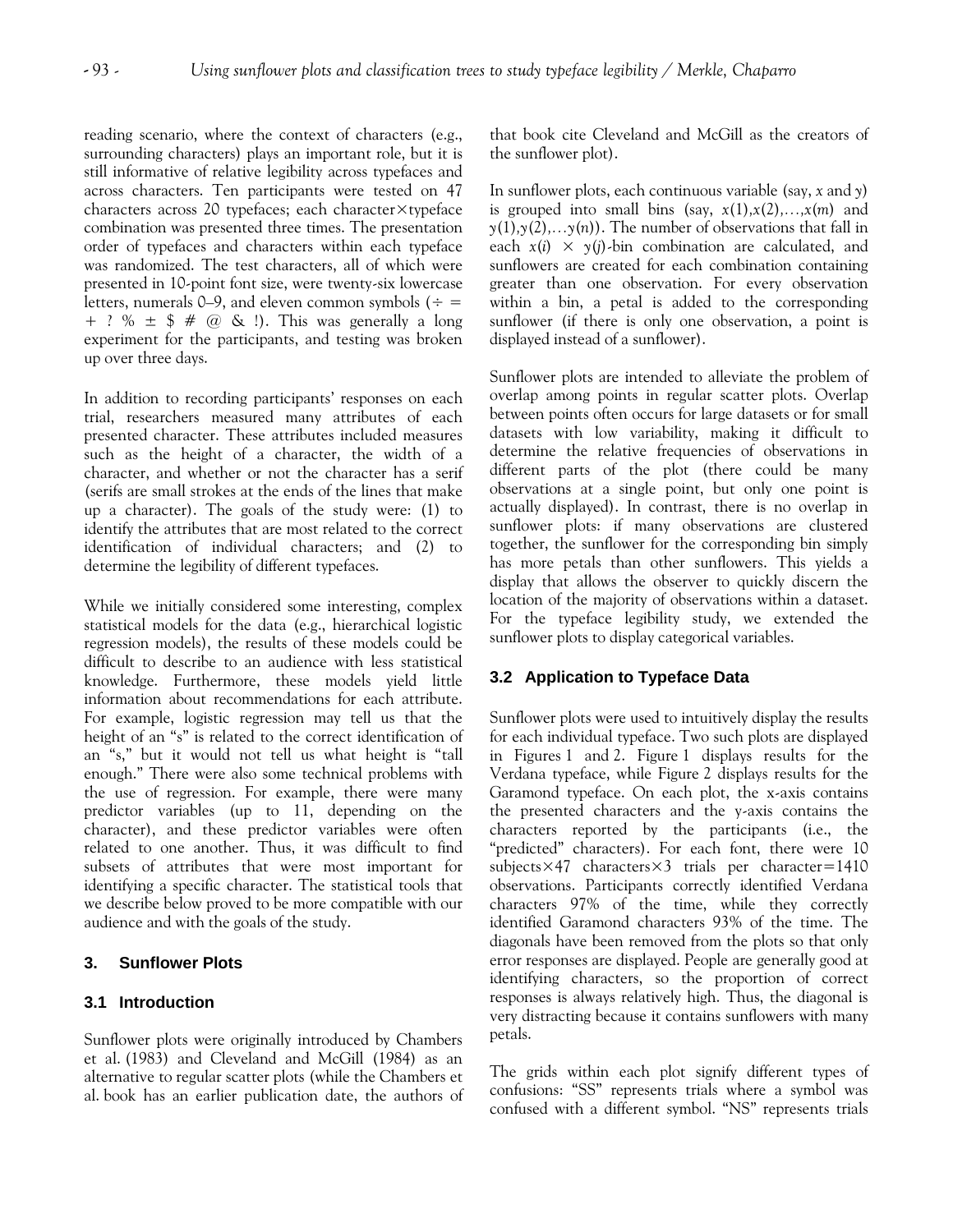

**Figure 1***.* Sunflower plot for the identification of Verdana characters. Characters in the plot labels are displayed in the Verdana typeface

where a number was confused with a symbol. "LS" represents trials where a letter was confused with a symbol. Other boxes in the grid are defined similarly, with "S" in place of Symbol, "N" in place of Number and "L" in place of Letter. In each plot, the axis labels are displayed in the actual typeface that was tested. This allows the reader to view the character in its presented form and helps to explain why a character may be problematic.

Verdana was found to be one of the most legible typefaces of the twenty tested. However, there were a small number of confusions. In examining Figure 1, the confusions are quite clear; namely, the letter 'i' was confused most often with the letter 'j'. Garamond was found to be one of the least legible typefaces tested. Again, the problematic characters are readily apparent in the sunflower plot (Figure 2). The number "0" was confused with the letter "o", the " $#$ " sign was confused with the " $=$ " sign, the number '1' was confused with the letter 'l', and the letter 'e' was confused with the letter 'c'.

# **3.3 Discussion**

In comparing the two plots, it is apparent that performance with Verdana was much better than performance with Garamond. Not only are there more sunflowers present on the Garamond plot (indicating more characters confused) but also the density of the



**Figure 2.** Sunflower plot for the identification of Garamond characters. Characters in the plot labels are displayed in the Garamond typeface

sunflowers is much greater, indicating a greater number of total confusions.

The sunflower plots of Example 2 are an excellent method for displaying character misclassifications made by human observers. While the data could have been displayed in tabular format, the plots are better at directing reader attention to the least legible characters and their respective degree of confusion (e.g., Gelman, Pasarica, & Dodhia, 2002). Appendix A contains details on how we created these plots in R. These details are not trivial, and we hope that other researchers can benefit from them.

# **4. Classification Trees**

# **4.1 Introduction**

Classification and regression trees, also known as binary recursive partitioning, are computationally-intensive, nonparametric statistical methods that can be used in regression-like situations. "Classification" refers to a treebuilding procedure with a categorical response variable, whereas "regression" refers to a tree-building procedure with a continuous response variable. We focus on classification trees here.

There are many differences between regression models and classification trees. Classification trees output a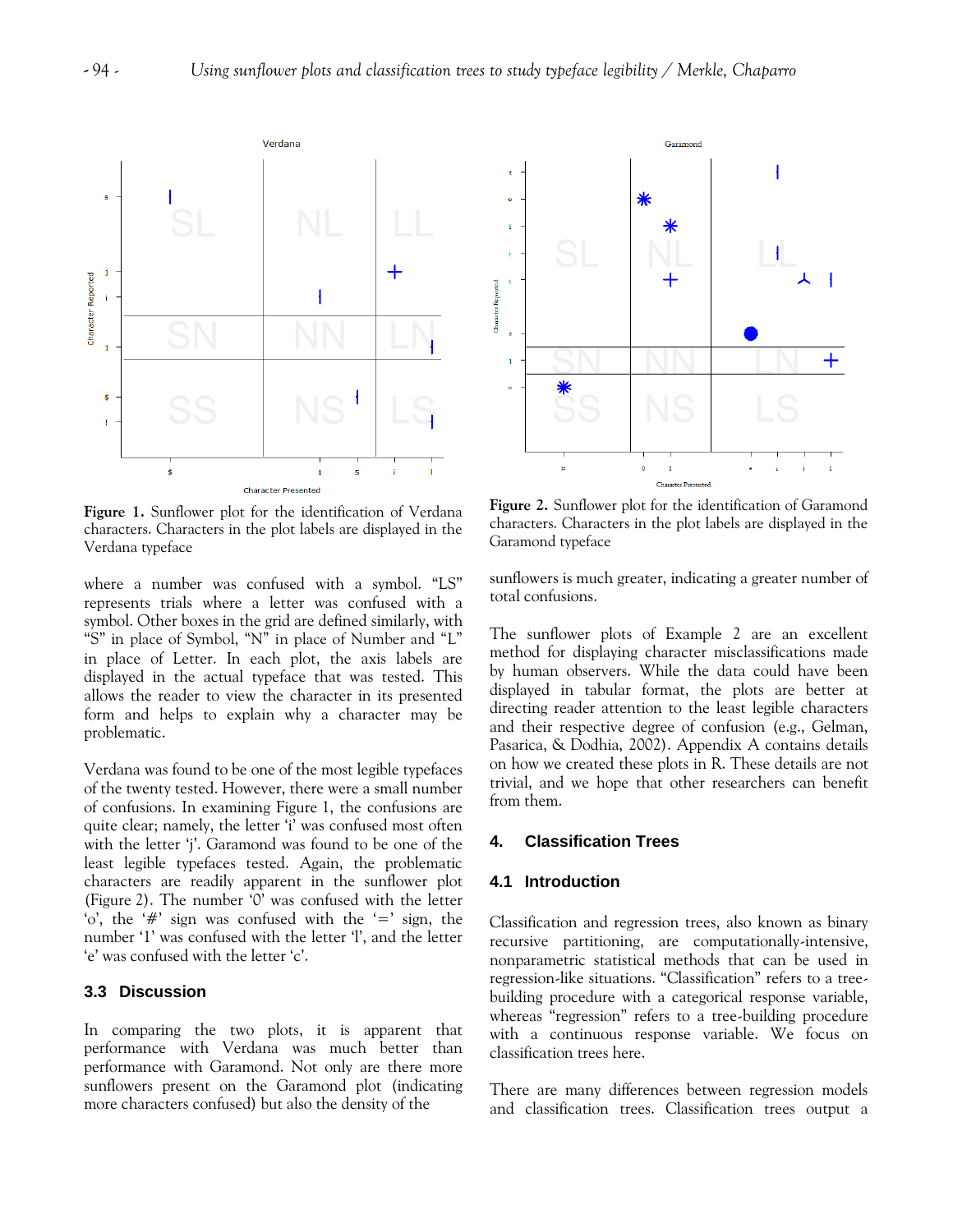decision tree that is used to predict a response variable from the predictor variables. Regression models, on the other hand, output a linear equation that minimizes the discrepancy between the model and the data. While both methods can be used for prediction, classification tree output tends to be more intuitive (e.g., Breiman, 2001).

The computational algorithms underlying classification trees are too complex to thoroughly describe in this paper. Generally, classification trees attempt to predict a response variable by sequentially splitting the data into two groups. The splits are based on values of the predictor variables, and they are chosen to maximize predictive accuracy of the response variable. A major issue of this procedure involves the decision of when to stop splitting up the data. For example, assume that we split the data into two groups. We could decide that those two groups are enough, or we could split those two groups into more subgroups. The general strategy underlying many modern classification tree methods is to split the data into many subgroups (too many to be useful). After all the subgroups are obtained, there is a "pruning" step in which less-important subgroups are deleted. The pruning process is designed to yield the smallest tree that can accurately predict the response variable.

For more details, the interested reader is referred to fulltext treatments by Breiman et al. (1984) and Zhang and Singer (1999), as well as shorter chapters/articles by Clark and Pregibon (1992), Merkle and Shaffer (under review), and Ripley (1996).

# **4.2 Application to Typeface Data**

As applied to the typeface legibility data, we built a separate decision tree for each character. There were 10 participants $\times$ 20 typefaces $\times$ 3 trials=600 observations per character. The goal of the analysis was to determine attributes of the character (height, width, etc.) that influence the character's legibility. For each character within each of the twenty typefaces, approximately 10 attributes were measured (different attributes are relevant to different characters). For a specific character, the attributes across all twenty typefaces were then used as predictor variables in a classification tree analysis. The response variable in this analysis was trial-by-trial accuracy (a dichotomous variable). The outcome of the analysis was a decision tree telling us which attributes were associated with greater/lesser legibility.

In building the classification trees, we ran into the issue of high proportions correct for some characters. That is, experimental participants were able to achieve near 100% accuracy in identifying some characters regardless of the typeface. When this happened, we were unable to build classification trees; more generally, it is impossible to examine the impact of character attributes on legibility when all participants are near the ceiling in accuracy. While it is possible to use degraded characters in these situations (i.e., decreased point size or increased blurriness) to avoid ceiling effects, the typeface designers strongly preferred that we use non-degraded characters (i.e., displaying the characters "in the way that they were designed to be seen").



**Figure 3.** Classification tree for the letter e

Notes: Starting at the top of the tree, different branches are followed depending on specific character attributes. Once an endpoint is reached, a prediction is made (0=incorrect, 1=correct). Numbers separated by  $\gamma$  indicate the observed number of incorrect and correct identifications, respectively, within a node.

Classification trees for the letter "e" and number "0" appear in Figures 3 and 4. R code for building and plotting these trees appears in Appendix B. Starting with ten attributes of the letter e and nine attributes of the number 0, the trees have selected a small number of attributes that influence legibility. Focusing on the letter 'e', midline was selected as the only attribute influencing legibility. Midline is the height of the horizontal line in the letter 'e', relative to the overall height. Figure 3 shows that small (below .61) values of midline were associated with high legibility (92% correct identification), whereas larger values of midline were associated with low legibility (10% correct identification). Large values of midline mean that the e"s horizontal line is relatively low in the character, making it confusable with the letter 'o' or number '0'. While the value of .61 estimates the threshold value at which midline impacts legibility, there is nothing special about that specific number. It is just the average of two observed midline values, one larger than .61 and one smaller than .61. We could have alternatively chosen .60 (say) as the threshold value, with no change in the results.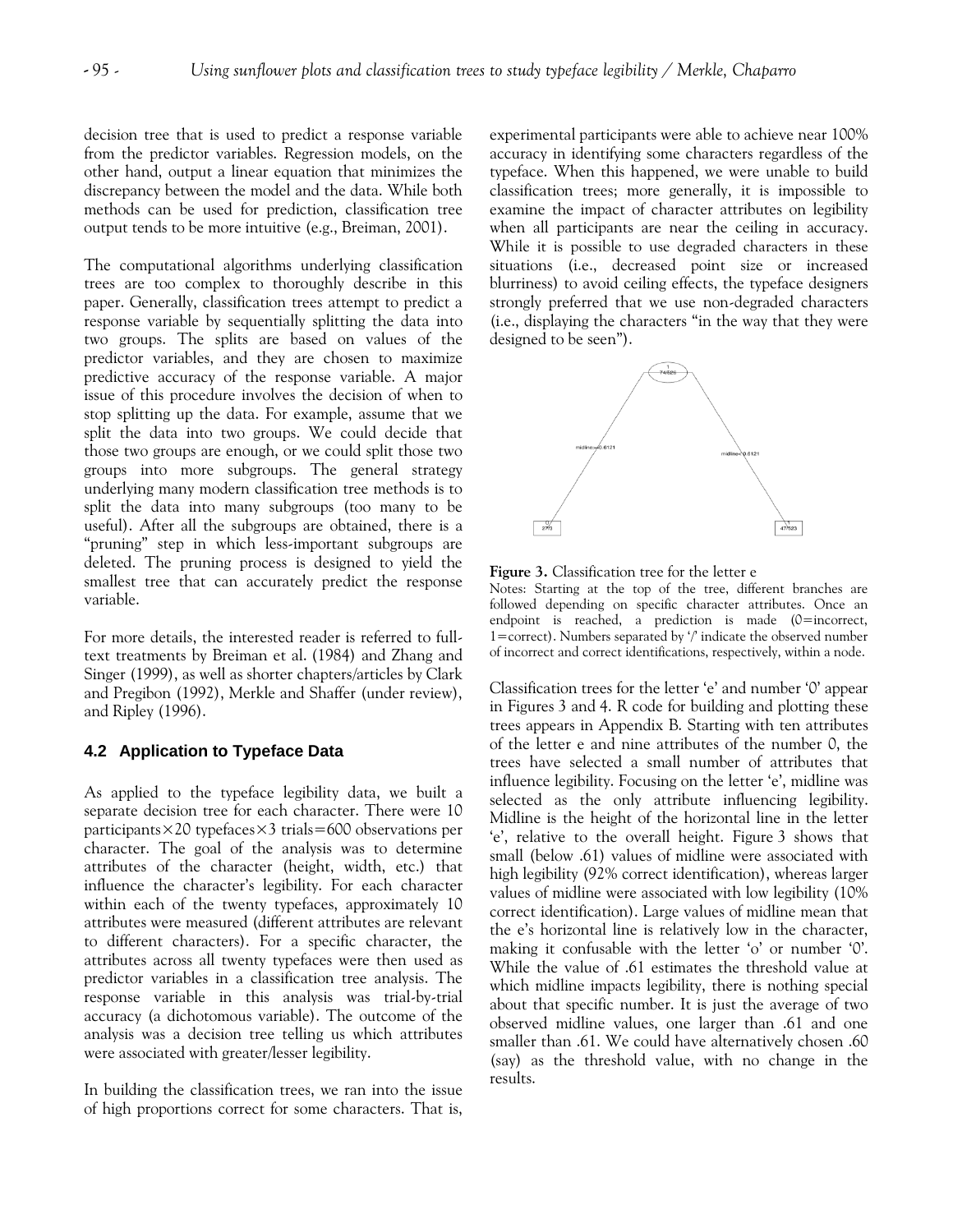

**Figure 4.** Classification tree for the number 0

Notes. Starting at the top of the tree, different branches are followed depending on specific character attributes. Once an endpoint is reached, a prediction is made (0=incorrect, 1=correct). Numbers separated by '/' indicate the observed number of incorrect and correct identifications, respectively, within a node.

Focusing on the number "0" (Figure 4), the measures of height and complexity both had an effect on legibility. Short zeroes were confused more often than tall zeroes (24% versus 89% correct identification), likely due to the fact that short zeroes look like the letter 'o'. For the shorter zeroes, "complexity" also played a role in legibility. Complexity is defined as perimeter^2*∕*ink area (e.g., Pelli, Burns, Farell, & Moore-Page, 2006). Thus, Figure 4 shows that shorter zeroes were still legible if their ratio of perimeter to ink area was large.

The above two trees were some of the most compelling results that we obtained. The tree for the letter 'l', displayed in Figure 5, is an example of a less-compelling result. This tree is more complex due to the multiple branches, and the proportions correct in the end branches are not as disparate as those for the previous trees. We might conclude that short, wide l"s can be problematic, depending on their weight (the weight is the darkness (blackness) of a character, independent of its size). If these l"s have weights between 7.4 and 7.8, or above 10.2, then legibility is poor (44% correct for l's of this type, vs. 73% correct for other l"s). However, the pruning results (not shown) imply that these branches are less useful for predicting legibility than those for "0" and  $'e$ .

# **4.3 Discussion**

For individual characters, classification trees were able to quickly identify important character attributes related to legibility and yield information about the nature of the attributes" relationships to legibility. Expanding on the second point, the classification trees made specific recommendations on how much of an attribute is "enough" to improve legibility. This information can be



**Figure 5.** Classification tree for the letter l

Notes. Starting at the top of the tree, different branches are followed depending on specific character attributes. Once an endpoint is reached, a prediction is made (0=incorrect, 1=correct). Numbers separated by  $\gamma$  indicate the observed number of incorrect and correct identifications, respectively, within a node.

very useful to the typographers designing characters. In contrast, a logistic regression model might tell us that height is related to legibility, but it would not immediately tell us anything about which heights lead to increased or decreased legibility. To resolve this issue, it would be possible to employ a logistic regression model with threshold values for various attributes (e.g., a dummy variable that equals 0 if midline is below .6 and 1 if midline is above .6). However, these threshold values would likely have to be set by hand, and variable selection would have to occur prior to the setting of the thresholds.

# **5. Conclusions**

In this paper, we have illustrated the application of sunflower plots and classification trees to the study of typeface legibility. Sunflower plots were used to examine the legibility of various typefaces. Classification trees, on the other hand, were used to examine attributes affecting the legibility of a specific character. Taken together, our choice of analyses reflects the fact that we were communicating our results to an audience who may not have a background in statistics or research training. Thus, our results had to be as intuitive and concrete as possible.

We found sunflower plots and classification trees to fulfill these goals, and we recommend that researchers in similar situations explore the use of these methods. Furthermore, as shown in the appendices, the analyses are straightforward to implement in R (though tailoring the graphs can be time consuming).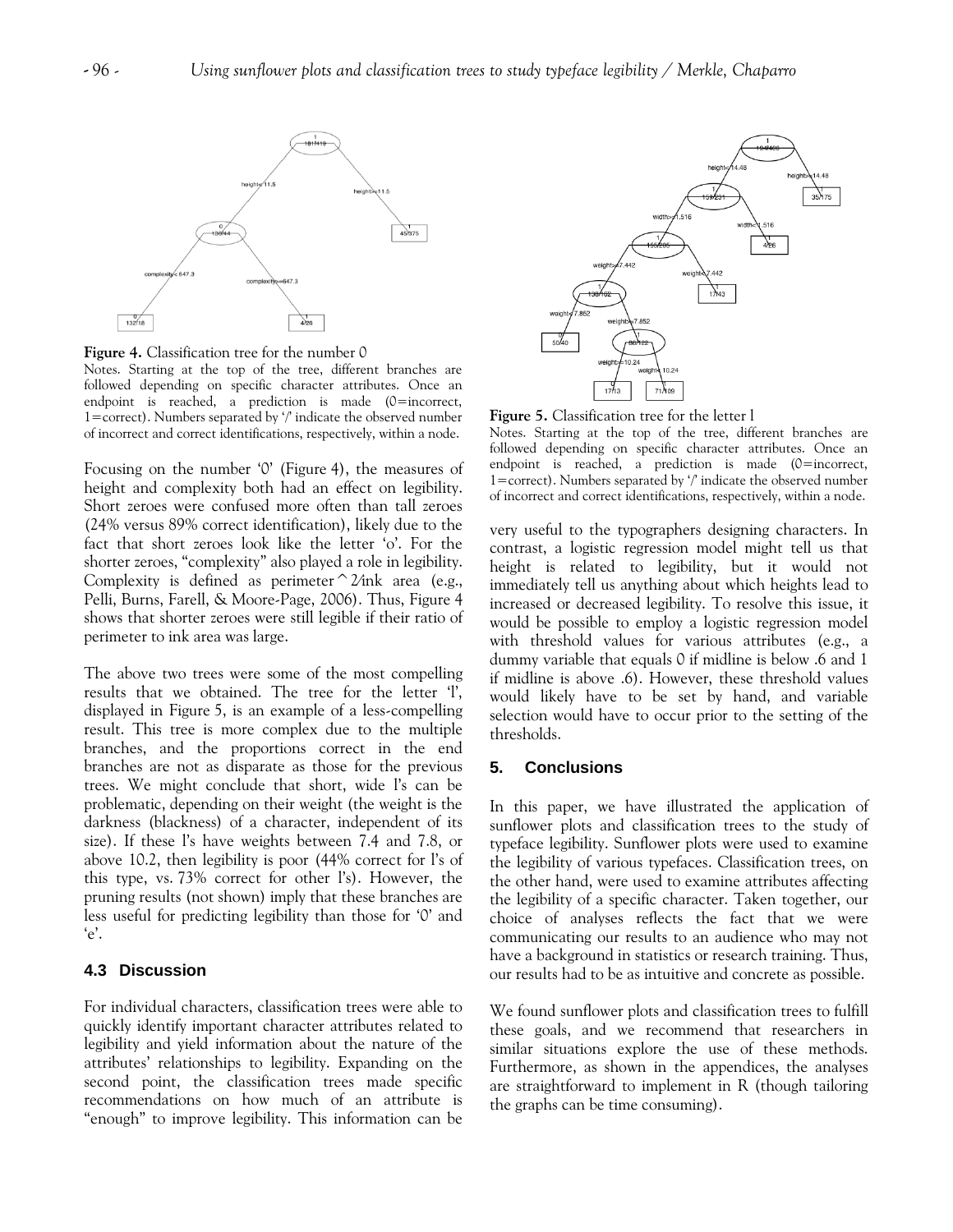#### **Appendix: Sunflower Plot Details**

In this appendix, we provide details on creating sunflower plots. We begin with some general notes on the plots, and we then provide code and data for generating the Verdana plot.

For an excellent, detailed background on R plots, see Murrell (2006).

# *General Notes***.**

- We created the plots in R 2.7.0 Pre-release on Windows XP. We worked in a Windows environment so that we could display the axis labels in Microsoft typefaces.
- Because we used Windows to create the plots, the R commands work best in a Windows environment. Modifications for Linux environments are relatively straightforward and can be obtained by emailing the first author.
- Correct responses have been eliminated from the plots. Had we kept correct responses, we would have had a diagonal of thick sunflowers. We judged this to be too distracting. We also removed characters that were confused three or fewer times, so that we could highlight the characters that were confused most often.
- To insert specific Microsoft typefaces in the plot labels, we had to edit the Rdevga file to include the typeface names. Starting in the R directory, this file can be found in the etc/ subdirectory. Editing of the file simply involves adding a line that names the desired typeface (see the file itself for the specific line requirements).

#### *Files.*

The included files for creating sunflower plots are:

- sunflower.R: Main code file that creates the plot and makes use of the other files.
- verdana.dat: Main data file that contains three columns, named x, y, and number. x and y contain numbers that stand for different characters (the character names are in the names files). The *i*<sup>th</sup> row of verdana.dat contains the number of times that

character x was presented and character y was reported. To create this data format from trial-bytrial data files, see the xyTable() command.

xnames.txt, ynames.txt: Contains information on the number codes in verdana.dat.

#### *R Code*.

Assuming that the above files are contained in the working directory, the following commands can be used to create the plot. The plot will not be displayed in Verdana unless Verdana is the eighth typeface in the Rdevga file (see notes above).

```
dat <- read.delim("verdana.dat") 
xnames <- scan("xnames.txt",what="factor", 
                blank.lines.skip=FALSE) 
ynames <- scan("ynames.txt",what="factor", 
                blank.lines.skip=FALSE) 
source("sunflower.R")
```
#### sunflower(dat, xnames, ynames, cutoff=2)

# **Creating Classification Trees**

```
# Must install the rpart package first. 
# Enter the following command and follow prompts 
# (only need to do this once): 
install.packages("rpart") 
# Load package: 
library(rpart) 
# Read data into R: 
zero.dat <- read.delim("0-data.txt") 
e.dat <- read.delim("e-data.txt") 
# Clarify that "corr" columns are dichotomous 
# (as opposed to continuous): 
zero.dat$corr <- as.factor(zero.dat$corr)
e.dat$corr <- as.factor(e.dat$corr) 
# Build trees: 
zero.tr <- rpart(corr ~ ., data=zero.dat[,2:11])
e.tr \leq rpart(corr \sim ., data=e.dat[,2:11])
# Plot trees: 
plot(zero.tr); text(zero.tr) 
plot(e.tr); text(e.tr)
```
The previous commands can be used to read in the typeface data and build classification trees for the number 0 and the letter e.